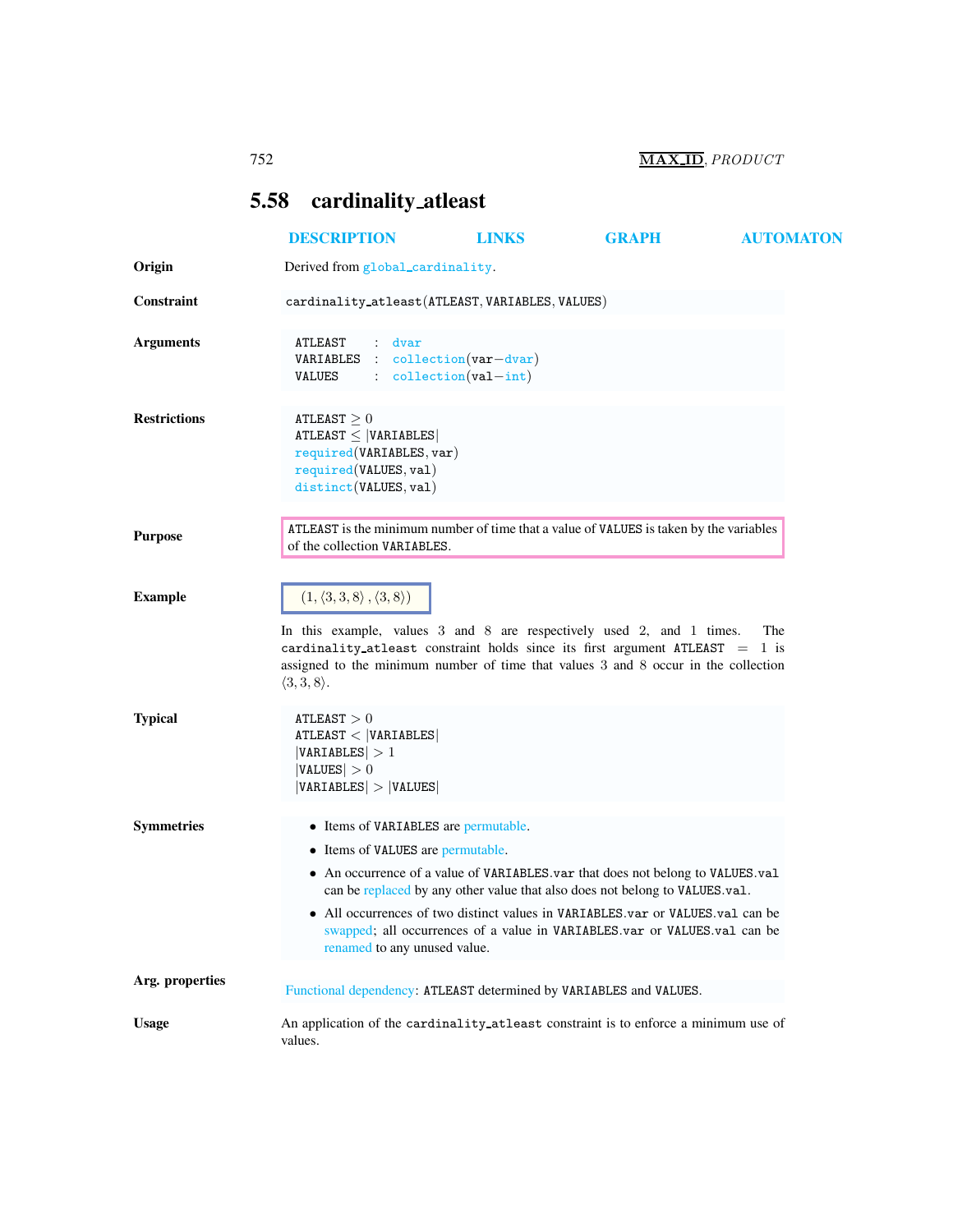## <sup>20030820</sup> 753

| <b>Remark</b>    | This is a restricted form of a variant of an among constraint and of the<br>global_cardinality constraint. In the original global_cardinality constraint, one<br>specifies for each value its minimum and maximum number of occurrences. |  |  |  |  |
|------------------|------------------------------------------------------------------------------------------------------------------------------------------------------------------------------------------------------------------------------------------|--|--|--|--|
| <b>Algorithm</b> | See global_cardinality [342].                                                                                                                                                                                                            |  |  |  |  |
| See also         | generalisation: global_cardinality (single count variable replaced by an individ-<br>ual count variable for each value).                                                                                                                 |  |  |  |  |
| <b>Keywords</b>  | application area: assignment.                                                                                                                                                                                                            |  |  |  |  |
|                  | characteristic of a constraint: automaton, automaton with array of counters.                                                                                                                                                             |  |  |  |  |

<span id="page-1-0"></span>constraint arguments: pure functional dependency.

constraint type: value constraint. filtering: arc-consistency.

final graph structure: acyclic, bipartite, no loop.

modelling: functional dependency, at least.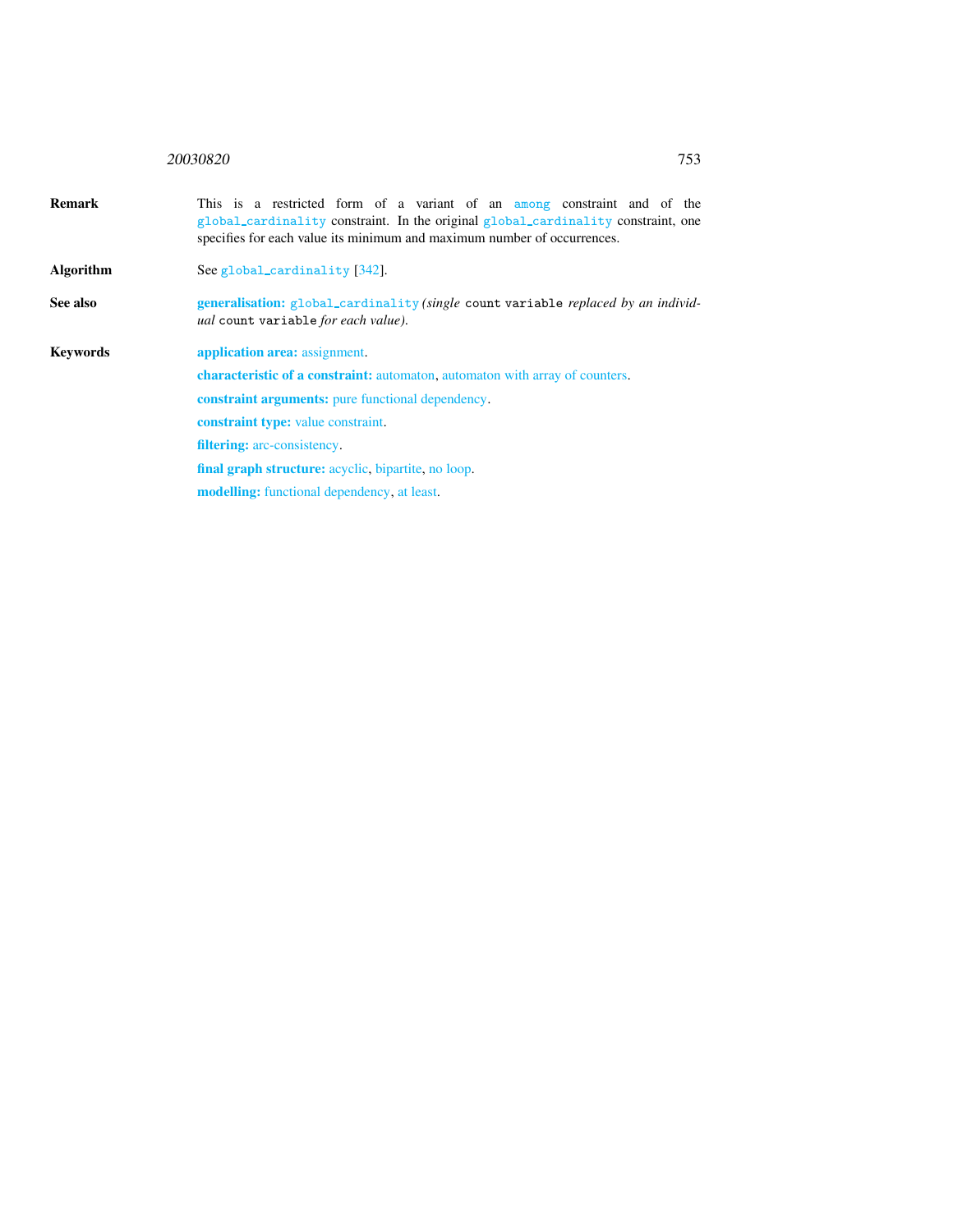<span id="page-2-0"></span>

| Arc input(s)               | <b>VARIABLES VALUES</b>                               |  |  |
|----------------------------|-------------------------------------------------------|--|--|
| Arc generator              | $PRODUCT \rightarrow collection(variables, values)$   |  |  |
| Arc arity                  | $\overline{2}$                                        |  |  |
| Arc constraint(s)          | variables.var $\neq$ values.val                       |  |  |
| <b>Graph property(ies)</b> | $MAX.ID =  VARIABLES  - ATLEAST$                      |  |  |
| <b>Graph class</b>         | $\bullet$ ACYCLIC<br>• BIPARTITE<br>$\bullet$ NO LOOP |  |  |

**Graph model** Using directly the graph property  $MIN.ID = ATLEAST$ , and replacing the disequality of the arc constraint by an equality does not work since it ignores values that are not assigned to any variable. This comes from the fact that isolated vertices are removed from the final graph.

> Parts (A) and (B) of Figure [5.131](#page-2-1) respectively show the initial and final graph associated with the Example slot. Since we use the MAX ID graph property, the vertex with the maximum number of predecessor (i.e., namely two predecessors) is stressed with a double circle. As a consequence the first argument ATLEAST of the cardinality atleast constraint is assigned to the total number of variables 3 minus 2.



<span id="page-2-1"></span>Figure 5.131: Initial and final graph of the cardinality atleast constraint